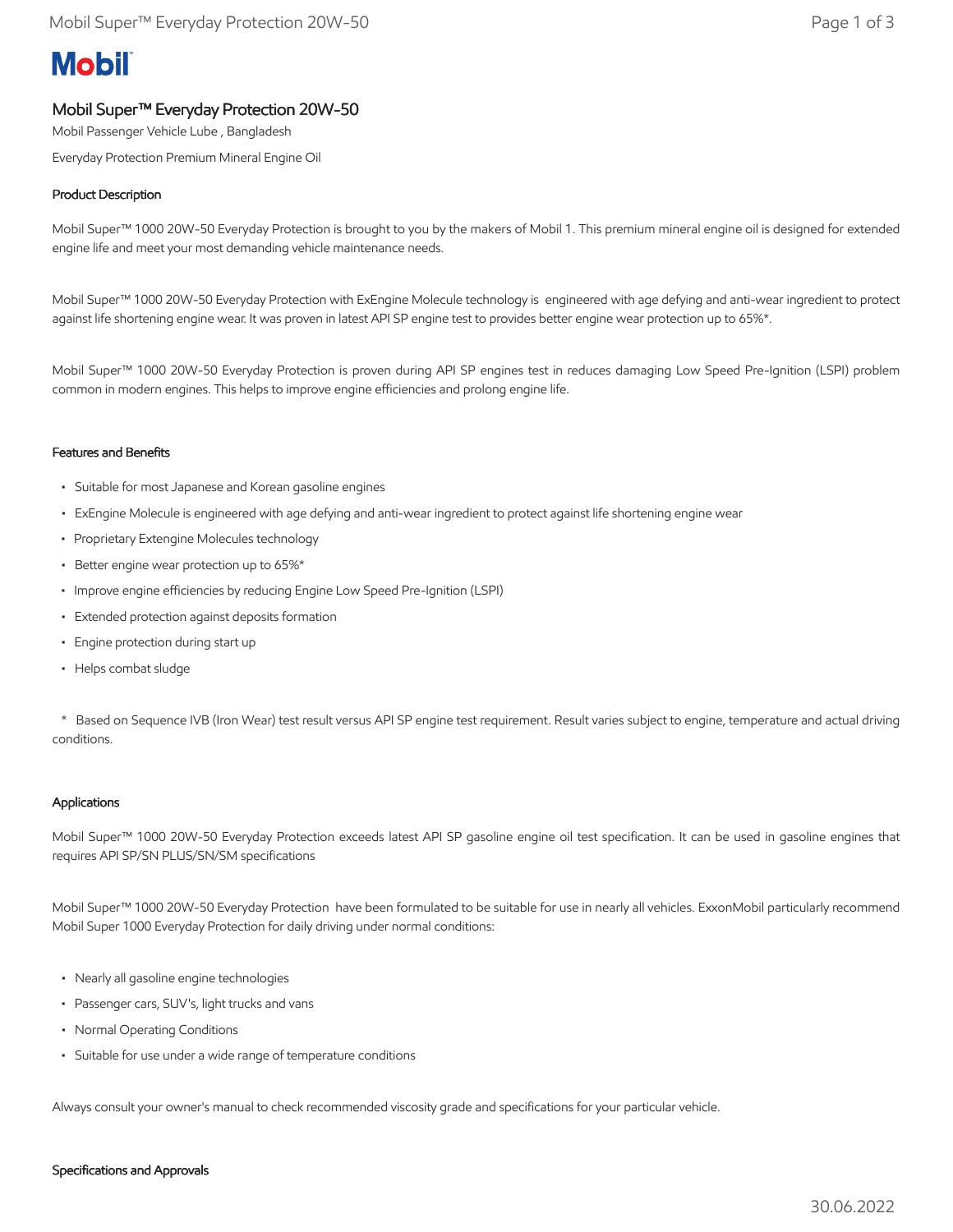| This product meets or exceeds the requirements of: |
|----------------------------------------------------|
| API SL                                             |
| API SM                                             |
| API SN                                             |
| API SN PLUS                                        |
| API SP                                             |

#### Properties and Specifications

| Property                                                              |            |
|-----------------------------------------------------------------------|------------|
| Grade                                                                 | SAE 20W-50 |
| Pour Point, °C, ASTM D97                                              | $-27$      |
| Flash Point, Cleveland Open Cup, °C, ASTM D92                         | 239        |
| Ash, Sulfated, mass%, ASTM D874                                       | 0.8        |
| Viscosity Index, ASTM D2270                                           | 128        |
| Total Base Number, mgKOH/g, ASTM D2896                                | 7.5        |
| Density @ 15.6 C, g/ml, ASTM D4052                                    | 0.882      |
| Kinematic Viscosity @ 100 C, mm2/s, ASTM D445                         | 17         |
| Kinematic Viscosity @ 40 C, mm2/s, ASTM D445                          | 147        |
| Hi-Temp Hi-Shear Viscosity @ 150 C 1x10(6) sec(-1), mPa.s, ASTM D4683 | 2.5        |
| Mini-Rotary Viscometer, Apparent Viscosity, -20 C, mPa.s, ASTM D4684  | 14900      |

#### Health and safety

Health and Safety recommendations for this product can be found on the Material Safety Data Sheet (MSDS) @ [http://www.msds.exxonmobil.com/psims](http://www.msds.exxonmobil.com/psims/psims.aspx) /psims.aspx

All trademarks used herein are trademarks or registered trademarks of Exxon Mobil Corporation or one of its subsidiaries unless indicated otherwise.

07-2021

#### MJL Bangladesh Limited

Mobil House, CWS (A) 13/A, Gulshan Avenue,

#### Bir Uttam Mir Shawkat Sarak, Dhaka-1212, Bangladesh.

Tel: +880258815895, Hot Line: 16669

#### [http://www.exxonmobil.com](http://www.exxonmobil.com/)

Typical Properties are typical of those obtained with normal production tolerance and do not constitute a specification. Variations that do not affect product performance are to be expected during normal manufacture and at different blending locations. The information contained herein is subject to change without notice. All products may not be available locally. For more information, contact your local ExxonMobil contact or visit [www.exxonmobil.com](http://www.exxonmobil.com/)

ExxonMobil is comprised of numerous affiliates and subsidiaries, many with names that include Esso, Mobil, or ExxonMobil. Nothing in this document is